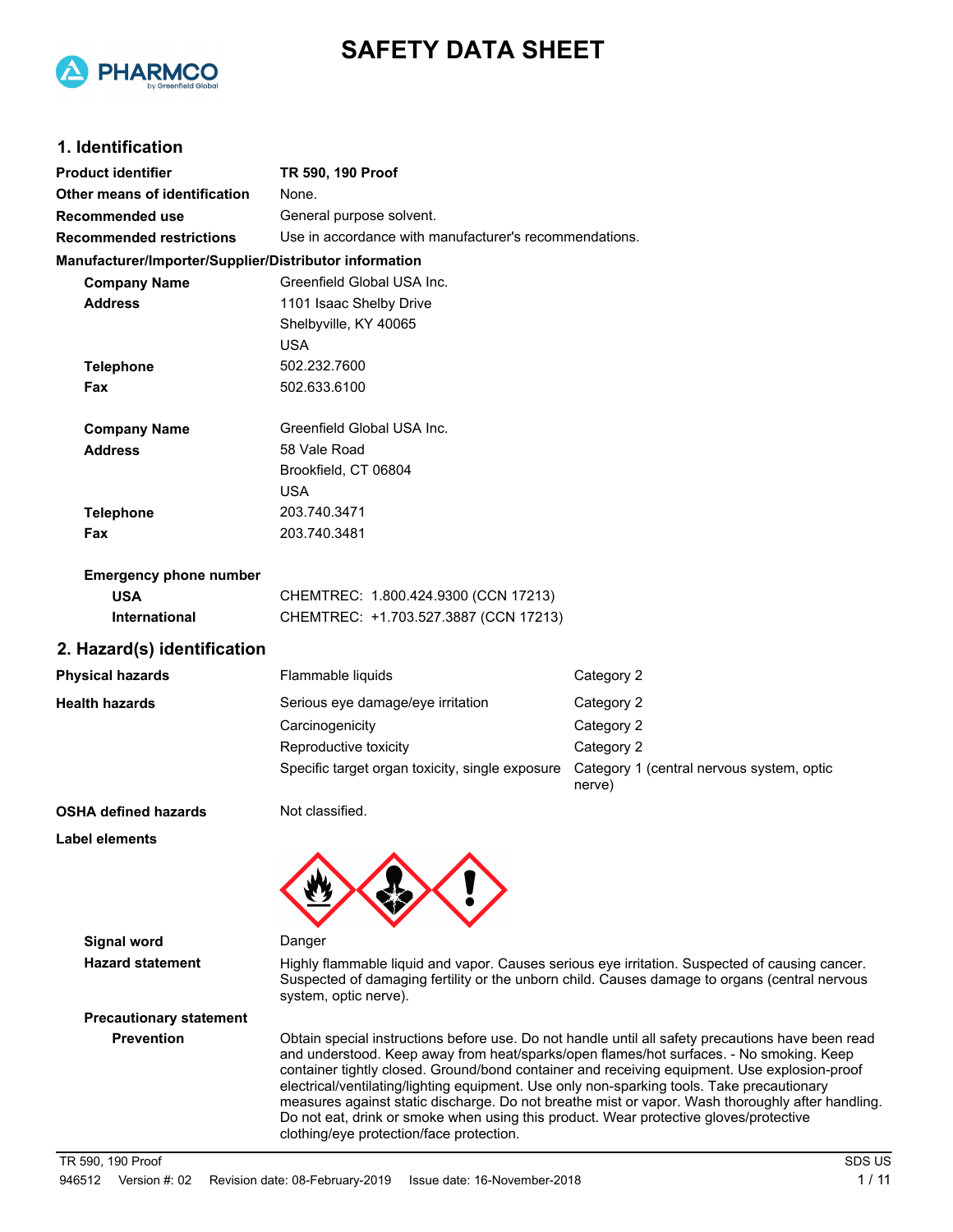| <b>Response</b>                              | If on skin (or hair): Take off immediately all contaminated clothing. Rinse skin with water/shower.<br>If in eyes: Rinse cautiously with water for several minutes. Remove contact lenses, if present and<br>easy to do. Continue rinsing. If eye irritation persists: Get medical advice/attention. If exposed or<br>concerned: Get medical advice/attention. In case of fire: Use appropriate media to extinguish. |
|----------------------------------------------|----------------------------------------------------------------------------------------------------------------------------------------------------------------------------------------------------------------------------------------------------------------------------------------------------------------------------------------------------------------------------------------------------------------------|
| <b>Storage</b>                               | Store in a well-ventilated place. Keep cool. Store locked up.                                                                                                                                                                                                                                                                                                                                                        |
| <b>Disposal</b>                              | Dispose of contents/container in accordance with local/regional/national/international regulations.                                                                                                                                                                                                                                                                                                                  |
| Hazard(s) not otherwise<br>classified (HNOC) | None known.                                                                                                                                                                                                                                                                                                                                                                                                          |
| <b>Supplemental information</b>              | None.                                                                                                                                                                                                                                                                                                                                                                                                                |

## **3. Composition/information on ingredients**

**Mixtures**

**the chemical**

| <b>Chemical name</b>                                                         |                                                                                                                                                                                                                                                                                                                                                                                                                                                               | <b>CAS number</b> | $\%$           |
|------------------------------------------------------------------------------|---------------------------------------------------------------------------------------------------------------------------------------------------------------------------------------------------------------------------------------------------------------------------------------------------------------------------------------------------------------------------------------------------------------------------------------------------------------|-------------------|----------------|
| Ethyl alcohol                                                                |                                                                                                                                                                                                                                                                                                                                                                                                                                                               | 64-17-5           | 85.6           |
| Methanol                                                                     |                                                                                                                                                                                                                                                                                                                                                                                                                                                               | 67-56-1           | 3.6            |
| 2-Pentanone, 4-methyl-                                                       |                                                                                                                                                                                                                                                                                                                                                                                                                                                               | 108-10-1          | 1.9            |
| Ethyl acetate                                                                |                                                                                                                                                                                                                                                                                                                                                                                                                                                               | 141-78-6          | 1.1            |
| n-Hexane                                                                     |                                                                                                                                                                                                                                                                                                                                                                                                                                                               | 110-54-3          | 0.69           |
| Water                                                                        |                                                                                                                                                                                                                                                                                                                                                                                                                                                               | 7732-18-5         | $\overline{7}$ |
| <b>Composition comments</b>                                                  | All concentrations are in percent by weight unless otherwise indicated. Components not listed are<br>either non-hazardous or are below reportable limits.                                                                                                                                                                                                                                                                                                     |                   |                |
| 4. First-aid measures                                                        |                                                                                                                                                                                                                                                                                                                                                                                                                                                               |                   |                |
| <b>Inhalation</b>                                                            | Move to fresh air. Call a physician if symptoms develop or persist.                                                                                                                                                                                                                                                                                                                                                                                           |                   |                |
| <b>Skin contact</b>                                                          | Take off immediately all contaminated clothing. Rinse skin with water/shower. Get medical<br>attention if irritation develops and persists.                                                                                                                                                                                                                                                                                                                   |                   |                |
| Eye contact                                                                  | Immediately flush eyes with plenty of water for at least 15 minutes. Remove contact lenses, if<br>present and easy to do. Continue rinsing. Get medical attention if irritation develops and persists.                                                                                                                                                                                                                                                        |                   |                |
| Ingestion                                                                    | IF SWALLOWED: Immediately call a POISON CENTER or doctor/physician. Rinse mouth. Do not<br>induce vomiting without advice from poison control center. If vomiting occurs, keep head low so<br>that stomach content doesn't get into the lungs. Do not use mouth-to-mouth method if victim<br>ingested the substance. Induce artificial respiration with the aid of a pocket mask equipped with a<br>one-way valve or other proper respiratory medical device. |                   |                |
| <b>Most important</b><br>symptoms/effects, acute and                         | Narcosis. Headache. Behavioral changes. Decrease in motor functions. Severe eye irritation.<br>Symptoms may include stinging, tearing, redness, swelling, and blurred vision. Coughing.                                                                                                                                                                                                                                                                       |                   |                |
| delayed                                                                      | Methanol: Human exposure to methanol may result in illness, systemic poisoning, blindness, optic<br>nerve damage and perhaps death, after being ingested, absorbed through the skin or inhaled.<br>Death due to cardiac or respiratory failure has been reported in some cases from consumption of<br>as little as 30 ml.                                                                                                                                     |                   |                |
| Indication of immediate<br>medical attention and special<br>treatment needed | Provide general supportive measures and treat symptomatically. Thermal burns: Flush with water<br>immediately. While flushing, remove clothes which do not adhere to affected area. Call an<br>ambulance. Continue flushing during transport to hospital. Keep victim under observation.<br>Symptoms may be delayed.                                                                                                                                          |                   |                |
| <b>General information</b>                                                   | Take off all contaminated clothing immediately. IF exposed or concerned: Get medical<br>advice/attention. If you feel unwell, seek medical advice (show the label where possible). Ensure<br>that medical personnel are aware of the material(s) involved, and take precautions to protect<br>themselves. Show this safety data sheet to the doctor in attendance. Wash contaminated clothing<br>before reuse.                                                |                   |                |
| 5. Fire-fighting measures                                                    |                                                                                                                                                                                                                                                                                                                                                                                                                                                               |                   |                |
| Suitable extinguishing media                                                 | Water fog. Alcohol resistant foam. Dry chemical powder. Carbon dioxide (CO2).                                                                                                                                                                                                                                                                                                                                                                                 |                   |                |
| Unsuitable extinguishing<br>media                                            | Do not use water jet as an extinguisher, as this will spread the fire.                                                                                                                                                                                                                                                                                                                                                                                        |                   |                |

Vapors may form explosive mixtures with air. Vapors may travel considerable distance to a source of ignition and flash back. During fire, gases hazardous to health may be formed. Combustion products may include: carbon oxides. **Specific hazards arising from**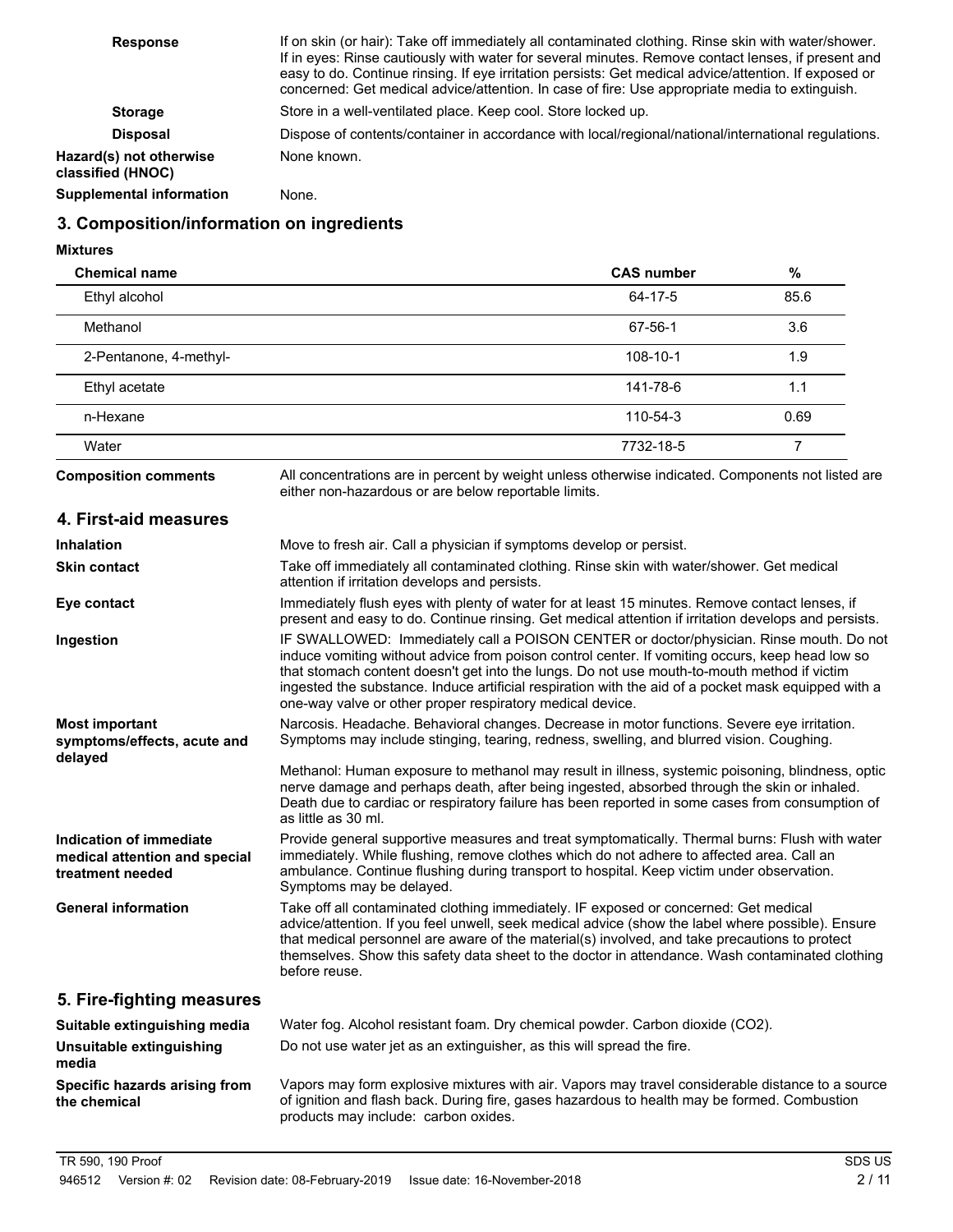| Special protective equipment<br>and precautions for firefighters                 | Self-contained breathing apparatus and full protective clothing must be worn in case of fire.                                                                                                                                                                                                                                                                                                                                                                                                                                                                                                                                                                                                                                                                                                                                                            |
|----------------------------------------------------------------------------------|----------------------------------------------------------------------------------------------------------------------------------------------------------------------------------------------------------------------------------------------------------------------------------------------------------------------------------------------------------------------------------------------------------------------------------------------------------------------------------------------------------------------------------------------------------------------------------------------------------------------------------------------------------------------------------------------------------------------------------------------------------------------------------------------------------------------------------------------------------|
| <b>Fire fighting</b><br>equipment/instructions                                   | In case of fire and/or explosion do not breathe fumes. Move containers from fire area if you can do<br>so without risk. Use water spray to keep fire-exposed containers cool.                                                                                                                                                                                                                                                                                                                                                                                                                                                                                                                                                                                                                                                                            |
| <b>Specific methods</b>                                                          | Use standard firefighting procedures and consider the hazards of other involved materials.                                                                                                                                                                                                                                                                                                                                                                                                                                                                                                                                                                                                                                                                                                                                                               |
| <b>General fire hazards</b>                                                      | Highly flammable liquid and vapor.                                                                                                                                                                                                                                                                                                                                                                                                                                                                                                                                                                                                                                                                                                                                                                                                                       |
| 6. Accidental release measures                                                   |                                                                                                                                                                                                                                                                                                                                                                                                                                                                                                                                                                                                                                                                                                                                                                                                                                                          |
| <b>Personal precautions,</b><br>protective equipment and<br>emergency procedures | Keep unnecessary personnel away. Keep people away from and upwind of spill/leak. Eliminate all<br>ignition sources (no smoking, flares, sparks, or flames in immediate area). Wear appropriate<br>protective equipment and clothing during clean-up. Do not breathe mist or vapor. Do not touch<br>damaged containers or spilled material unless wearing appropriate protective clothing. Ventilate<br>closed spaces before entering them. Local authorities should be advised if significant spillages<br>cannot be contained. For personal protection, see section 8 of the SDS.                                                                                                                                                                                                                                                                       |
| <b>Methods and materials for</b><br>containment and cleaning up                  | Eliminate all ignition sources (no smoking, flares, sparks, or flames in immediate area). Keep<br>combustibles (wood, paper, oil, etc.) away from spilled material. Take precautionary measures<br>against static discharge. Use only non-sparking tools. The product is completely soluble in water.                                                                                                                                                                                                                                                                                                                                                                                                                                                                                                                                                    |
|                                                                                  | Large Spills: Stop the flow of material, if this is without risk. Dike the spilled material, where this is<br>possible. Use a non-combustible material like vermiculite, sand or earth to soak up the product<br>and place into a container for later disposal. Following product recovery, flush area with water.                                                                                                                                                                                                                                                                                                                                                                                                                                                                                                                                       |
|                                                                                  | Small Spills: Absorb with earth, sand or other non-combustible material and transfer to containers<br>for later disposal. Wipe up with absorbent material (e.g. cloth, fleece). Clean surface thoroughly to<br>remove residual contamination.                                                                                                                                                                                                                                                                                                                                                                                                                                                                                                                                                                                                            |
|                                                                                  | Never return spills to original containers for re-use. Put material in suitable, covered, labeled<br>containers. For waste disposal, see section 13 of the SDS.                                                                                                                                                                                                                                                                                                                                                                                                                                                                                                                                                                                                                                                                                          |
| <b>Environmental precautions</b>                                                 | Avoid discharge into drains, water courses or onto the ground.                                                                                                                                                                                                                                                                                                                                                                                                                                                                                                                                                                                                                                                                                                                                                                                           |
| 7. Handling and storage                                                          |                                                                                                                                                                                                                                                                                                                                                                                                                                                                                                                                                                                                                                                                                                                                                                                                                                                          |
| <b>Precautions for safe handling</b>                                             | Obtain special instructions before use. Do not handle until all safety precautions have been read<br>and understood. Do not handle, store or open near an open flame, sources of heat or sources of<br>ignition. Protect material from direct sunlight. Explosion-proof general and local exhaust ventilation.<br>Take precautionary measures against static discharges. All equipment used when handling the<br>product must be grounded. Use non-sparking tools and explosion-proof equipment. Avoid contact<br>with eyes. Avoid prolonged exposure. When using, do not eat, drink or smoke. Pregnant or<br>breastfeeding women must not handle this product. Should be handled in closed systems, if<br>possible. Wear appropriate personal protective equipment. Wash hands thoroughly after handling.<br>Observe good industrial hygiene practices. |
| Conditions for safe storage,<br>including any incompatibilities                  | Store locked up. Keep away from heat, sparks and open flame. Prevent electrostatic charge<br>build-up by using common bonding and grounding techniques. Store in a cool, dry place out of<br>direct sunlight. Store in tightly closed container. Store in a well-ventilated place. Keep in an area<br>equipped with sprinklers. Store away from incompatible materials (see Section 10 of the SDS).                                                                                                                                                                                                                                                                                                                                                                                                                                                      |

#### **8. Exposure controls/personal protection**

#### **Occupational exposure limits**

# **US. OSHA Table Z-1 Limits for Air Contaminants (29 CFR 1910.1000) Components Components Value** 2-Pentanone, 4-methyl- PEL 410 mg/m3 (CAS 108-10-1) 100 ppm Ethyl acetate (CAS PEL 1400 mg/m3 141-78-6) 400 ppm Ethyl alcohol (CAS 64-17-5) PEL 1900 mg/m3 1000 ppm Methanol (CAS 67-56-1) PEL PEL 260 mg/m3 200 ppm n-Hexane (CAS 110-54-3) PEL 1800 mg/m3

500 ppm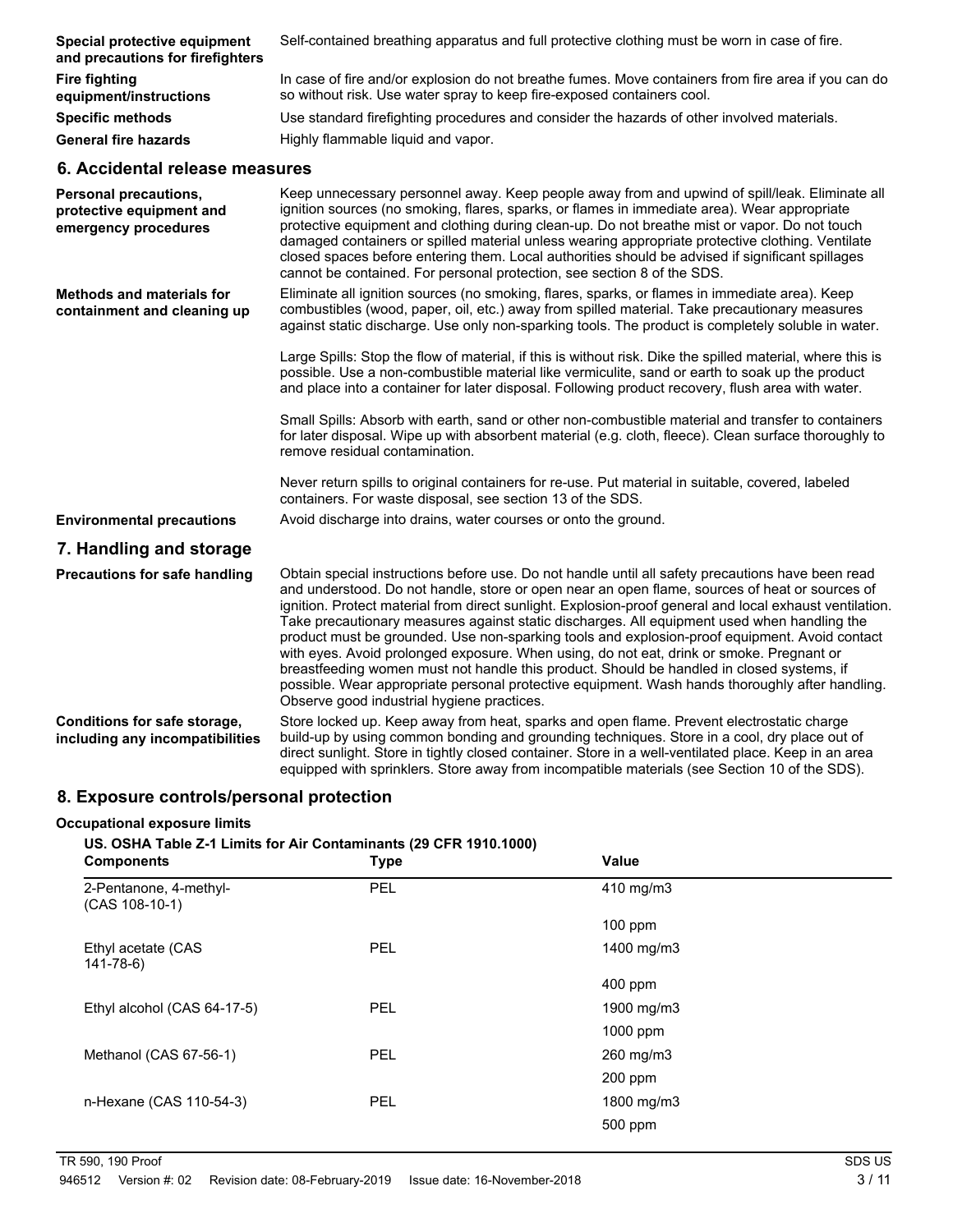| <b>US. ACGIH Threshold Limit Values</b><br><b>Components</b>                                           |            | <b>Type</b> |                                                                        |                                   | <b>Value</b>         |  |
|--------------------------------------------------------------------------------------------------------|------------|-------------|------------------------------------------------------------------------|-----------------------------------|----------------------|--|
| 2-Pentanone, 4-methyl-<br>$(CAS 108-10-1)$                                                             |            | <b>STEL</b> |                                                                        |                                   | 75 ppm               |  |
|                                                                                                        |            | <b>TWA</b>  |                                                                        |                                   | 20 ppm               |  |
| Ethyl acetate (CAS<br>$141 - 78 - 6$                                                                   |            | <b>TWA</b>  |                                                                        |                                   | 400 ppm              |  |
| Ethyl alcohol (CAS 64-17-5)                                                                            |            | <b>STEL</b> |                                                                        |                                   | 1000 ppm             |  |
| Methanol (CAS 67-56-1)                                                                                 |            | <b>STEL</b> |                                                                        |                                   | 250 ppm              |  |
|                                                                                                        |            | <b>TWA</b>  |                                                                        |                                   | 200 ppm              |  |
| n-Hexane (CAS 110-54-3)                                                                                |            | <b>TWA</b>  |                                                                        |                                   | 50 ppm               |  |
| US. NIOSH: Pocket Guide to Chemical Hazards                                                            |            |             |                                                                        |                                   |                      |  |
| <b>Components</b>                                                                                      |            | <b>Type</b> |                                                                        |                                   | Value                |  |
| 2-Pentanone, 4-methyl-<br>(CAS 108-10-1)                                                               |            | <b>STEL</b> |                                                                        |                                   | 300 mg/m3            |  |
|                                                                                                        |            |             |                                                                        |                                   | 75 ppm               |  |
|                                                                                                        |            | <b>TWA</b>  |                                                                        |                                   | 205 mg/m3            |  |
|                                                                                                        |            |             |                                                                        |                                   | 50 ppm               |  |
| Ethyl acetate (CAS<br>$141 - 78 - 6$                                                                   |            | <b>TWA</b>  |                                                                        |                                   | 1400 mg/m3           |  |
|                                                                                                        |            |             |                                                                        |                                   | 400 ppm              |  |
| Ethyl alcohol (CAS 64-17-5)                                                                            |            | <b>TWA</b>  |                                                                        |                                   | 1900 mg/m3           |  |
|                                                                                                        |            |             |                                                                        |                                   | 1000 ppm             |  |
| Methanol (CAS 67-56-1)                                                                                 |            | <b>STEL</b> |                                                                        |                                   | 325 mg/m3            |  |
|                                                                                                        |            |             |                                                                        |                                   | 250 ppm              |  |
|                                                                                                        |            | <b>TWA</b>  |                                                                        |                                   | 260 mg/m3            |  |
|                                                                                                        |            |             |                                                                        |                                   | 200 ppm              |  |
| n-Hexane (CAS 110-54-3)                                                                                |            | <b>TWA</b>  |                                                                        |                                   | 180 mg/m3            |  |
|                                                                                                        |            |             | 50 ppm                                                                 |                                   |                      |  |
| <b>Biological limit values</b>                                                                         |            |             |                                                                        |                                   |                      |  |
| <b>ACGIH Biological Exposure Indices</b>                                                               |            |             |                                                                        |                                   |                      |  |
| <b>Components</b>                                                                                      | Value      |             | <b>Determinant</b>                                                     | <b>Specimen</b>                   | <b>Sampling Time</b> |  |
| 2-Pentanone, 4-methyl-<br>(CAS 108-10-1)                                                               | $1$ mg/l   |             | Methyl isobutyl<br>ketone                                              | Urine                             | $\star$              |  |
| Methanol (CAS 67-56-1)                                                                                 | 15 mg/l    |             | Methanol                                                               | Urine                             |                      |  |
| n-Hexane (CAS 110-54-3)                                                                                | $0.5$ mg/l |             | 2,5-Hexanedio<br>ne, without<br>hydrolysis                             | Urine                             |                      |  |
| * - For sampling details, please see the source document.                                              |            |             |                                                                        |                                   |                      |  |
| <b>Exposure guidelines</b>                                                                             |            |             |                                                                        |                                   |                      |  |
| US - California OELs: Skin designation                                                                 |            |             |                                                                        |                                   |                      |  |
| Methanol (CAS 67-56-1)<br>n-Hexane (CAS 110-54-3)<br>US - Minnesota Haz Subs: Skin designation applies |            |             | Can be absorbed through the skin.<br>Can be absorbed through the skin. |                                   |                      |  |
| Methanol (CAS 67-56-1)                                                                                 |            |             |                                                                        | Skin designation applies.         |                      |  |
| US - Tennessee OELs: Skin designation                                                                  |            |             |                                                                        |                                   |                      |  |
| Methanol (CAS 67-56-1)<br>US ACGIH Threshold Limit Values: Skin designation                            |            |             |                                                                        | Can be absorbed through the skin. |                      |  |

Methanol (CAS 67-56-1) Can be absorbed through the skin.<br>
n-Hexane (CAS 110-54-3) Can be absorbed through the skin. Can be absorbed through the skin.

Methanol (CAS 67-56-1) Can be absorbed through the skin.

**US. NIOSH: Pocket Guide to Chemical Hazards**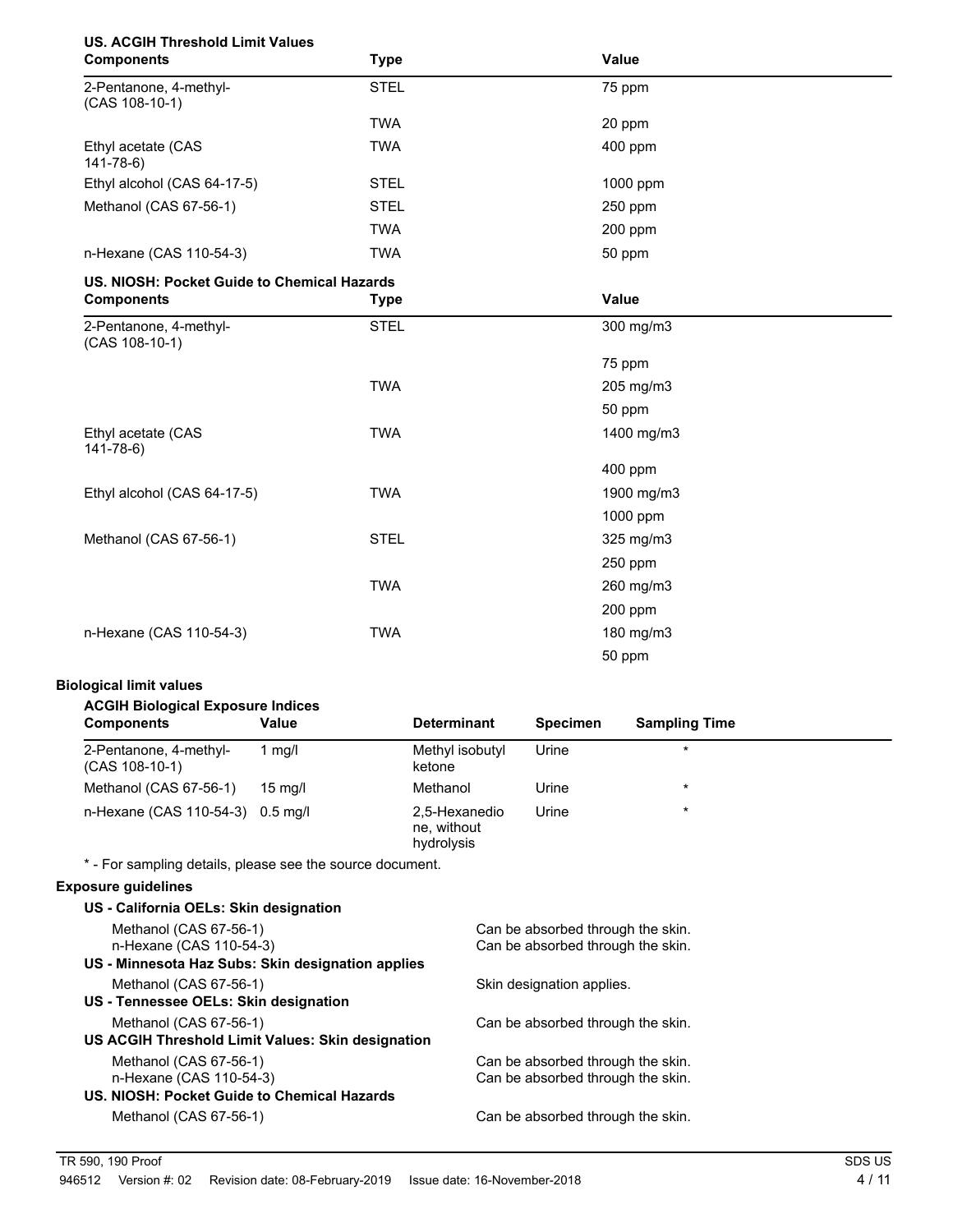| Appropriate engineering<br>controls      | Explosion-proof general and local exhaust ventilation. Good general ventilation should be used.<br>Ventilation rates should be matched to conditions. If applicable, use process enclosures, local<br>exhaust ventilation, or other engineering controls to maintain airborne levels below recommended<br>exposure limits. If exposure limits have not been established, maintain airborne levels to an<br>acceptable level. Provide eyewash station and safety shower. |
|------------------------------------------|-------------------------------------------------------------------------------------------------------------------------------------------------------------------------------------------------------------------------------------------------------------------------------------------------------------------------------------------------------------------------------------------------------------------------------------------------------------------------|
|                                          | Individual protection measures, such as personal protective equipment                                                                                                                                                                                                                                                                                                                                                                                                   |
| <b>Eye/face protection</b>               | Chemical goggles are recommended.                                                                                                                                                                                                                                                                                                                                                                                                                                       |
| <b>Skin protection</b>                   |                                                                                                                                                                                                                                                                                                                                                                                                                                                                         |
| <b>Hand protection</b>                   | Wear appropriate chemical resistant gloves. Suitable gloves can be recommended by the glove<br>supplier. Be aware that the liquid may penetrate the gloves. Frequent change is advisable.                                                                                                                                                                                                                                                                               |
| <b>Skin protection</b>                   |                                                                                                                                                                                                                                                                                                                                                                                                                                                                         |
| <b>Other</b>                             | Wear appropriate chemical resistant clothing. Use of an impervious apron is recommended.                                                                                                                                                                                                                                                                                                                                                                                |
| <b>Respiratory protection</b>            | If engineering controls do not maintain airborne concentrations below recommended exposure<br>limits (where applicable) or to an acceptable level (in countries where exposure limits have not<br>been established), an approved respirator must be worn. Respirator type: Chemical respirator with<br>organic vapor cartridge.                                                                                                                                         |
| <b>Thermal hazards</b>                   | Wear appropriate thermal protective clothing, when necessary.                                                                                                                                                                                                                                                                                                                                                                                                           |
| <b>General hygiene</b><br>considerations | Observe any medical surveillance requirements. When using do not smoke. Always observe good<br>personal hygiene measures, such as washing after handling the material and before eating,<br>drinking, and/or smoking. Routinely wash work clothing and protective equipment to remove<br>contaminants.                                                                                                                                                                  |

## **9. Physical and chemical properties**

| Appearance                                        |                                   |
|---------------------------------------------------|-----------------------------------|
| <b>Physical state</b>                             | Liquid.                           |
| Form                                              | Liquid.                           |
| Color                                             | Colorless.                        |
| Odor                                              | Not available.                    |
| <b>Odor threshold</b>                             | Not available.                    |
| pH                                                | Not available.                    |
| Melting point/freezing point                      | -173.38 °F (-114.1 °C)            |
| Initial boiling point and boiling<br>range        | 173.3 °F (78.5 °C)                |
| <b>Flash point</b>                                | 62.6 °F (17.0 °C) Closed Cup      |
| <b>Evaporation rate</b>                           | Expected to be rapid.             |
| Flammability (solid, gas)                         | Not applicable.                   |
| Upper/lower flammability or explosive limits      |                                   |
| <b>Flammability limit - lower</b><br>(%)          | $3.3 \%$ V/V                      |
| <b>Flammability limit - upper</b><br>(%)          | 19 % v/v                          |
| Vapor pressure                                    | 44.6 mm Hg                        |
| Vapor density                                     | 1.6 (air = 1)                     |
| <b>Relative density</b>                           | 0.789 (68 °F (20 °C))             |
| <b>Partition coefficient</b><br>(n-octanol/water) | Not available.                    |
| <b>Auto-ignition temperature</b>                  | 685.4 °F (363 °C) (Ethyl alcohol) |
| <b>Decomposition temperature</b>                  | Not available.                    |
| <b>Viscosity</b>                                  | Not available.                    |
| <b>Other information</b>                          |                                   |
| <b>Explosive properties</b>                       | Not explosive.                    |
| <b>Oxidizing properties</b>                       | Not oxidizing.                    |

## **10. Stability and reactivity**

**Reactivity** The product is stable and non-reactive under normal conditions of use, storage and transport.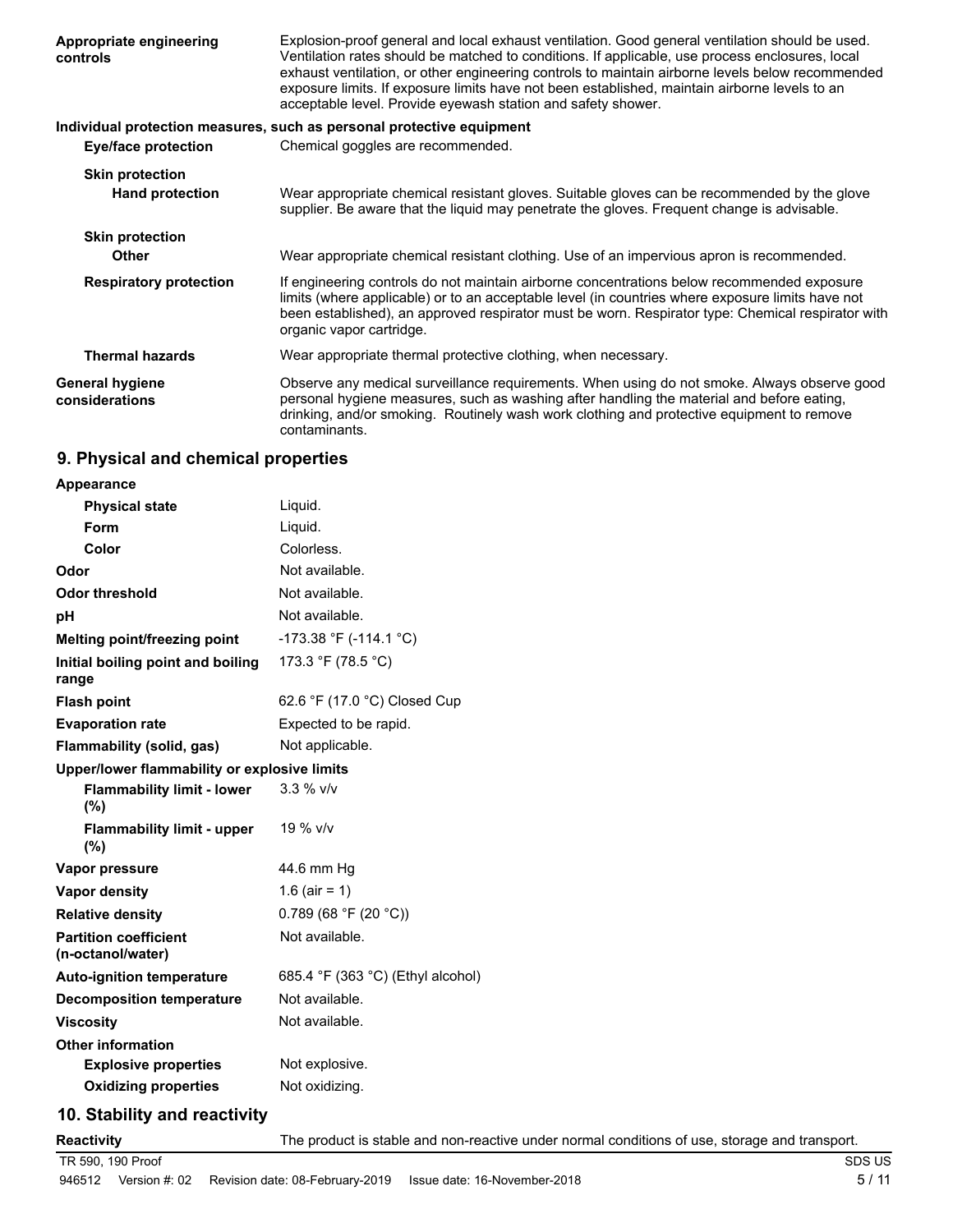| <b>Chemical stability</b>                    | Material is stable under normal conditions.                                                                                                                              |
|----------------------------------------------|--------------------------------------------------------------------------------------------------------------------------------------------------------------------------|
| <b>Possibility of hazardous</b><br>reactions | No dangerous reaction known under conditions of normal use.                                                                                                              |
| <b>Conditions to avoid</b>                   | Keep away from heat, hot surfaces, sparks, open flames and other ignition sources. Avoid<br>temperatures exceeding the flash point. Contact with incompatible materials. |
| Incompatible materials                       | Strong oxidizing agents.                                                                                                                                                 |
| <b>Hazardous decomposition</b><br>products   | No hazardous decomposition products are known.                                                                                                                           |

# **11. Toxicological information**

## **Information on likely routes of exposure**

| <b>Inhalation</b>                                 | Prolonged inhalation may be harmful.                                                                                                                                                                                                                                                               |
|---------------------------------------------------|----------------------------------------------------------------------------------------------------------------------------------------------------------------------------------------------------------------------------------------------------------------------------------------------------|
| <b>Skin contact</b>                               | Prolonged skin contact may cause temporary irritation. May be absorbed through the skin.                                                                                                                                                                                                           |
| Eye contact                                       | Causes serious eye irritation.                                                                                                                                                                                                                                                                     |
| Ingestion                                         | May be harmful if swallowed.                                                                                                                                                                                                                                                                       |
| Symptoms related to the<br>physical, chemical and | Narcosis. Headache. Behavioral changes. Decrease in motor functions. Severe eye irritation.<br>Symptoms may include stinging, tearing, redness, swelling, and blurred vision. Coughing.                                                                                                            |
| toxicological characteristics                     | Methanol: Human exposure to methanol may result in illness, systemic poisoning, blindness, optic<br>nerve damage and perhaps death, after being ingested, absorbed through the skin or inhaled.<br>Death due to cardiac or respiratory failure has been reported in some cases from consumption of |

as little as 30 ml.

#### **Information on toxicological effects**

| <b>Acute toxicity</b>                 | May be harmful if swallowed.                              |                         |  |
|---------------------------------------|-----------------------------------------------------------|-------------------------|--|
| <b>Components</b>                     | <b>Species</b>                                            | <b>Test Results</b>     |  |
| 2-Pentanone, 4-methyl- (CAS 108-10-1) |                                                           |                         |  |
| <b>Acute</b>                          |                                                           |                         |  |
| <b>Dermal</b>                         |                                                           |                         |  |
| LD50                                  | Rabbit                                                    | > 16000 mg/kg           |  |
| Oral                                  |                                                           |                         |  |
| LD50                                  | Rat                                                       | 3200 mg/kg              |  |
| Ethyl acetate (CAS 141-78-6)          |                                                           |                         |  |
| <b>Acute</b>                          |                                                           |                         |  |
| <b>Dermal</b>                         |                                                           |                         |  |
| LD50                                  | Rabbit                                                    | > 18000 mg/kg           |  |
| <b>Inhalation</b>                     |                                                           |                         |  |
| Vapor                                 |                                                           |                         |  |
| <b>LC50</b>                           | Rat                                                       | 58.6 mg/l, 4 hours      |  |
| Oral                                  |                                                           |                         |  |
| LD50                                  | Rat                                                       | 10170 mg/kg             |  |
| Ethyl alcohol (CAS 64-17-5)           |                                                           |                         |  |
| <b>Acute</b>                          |                                                           |                         |  |
| Inhalation                            |                                                           |                         |  |
| Vapor                                 |                                                           |                         |  |
| <b>LC50</b>                           | Rat                                                       | 117 - 125 mg/l, 4 Hours |  |
| Oral                                  |                                                           |                         |  |
| LD50                                  | Rat                                                       | 10470 mg/kg             |  |
| <b>Skin corrosion/irritation</b>      | Prolonged skin contact may cause temporary irritation.    |                         |  |
| Serious eye damage/eye<br>irritation  | Causes serious eye irritation.                            |                         |  |
| Respiratory or skin sensitization     |                                                           |                         |  |
| <b>Respiratory sensitization</b>      | Not a respiratory sensitizer.                             |                         |  |
| <b>Skin sensitization</b>             | This product is not expected to cause skin sensitization. |                         |  |
|                                       |                                                           |                         |  |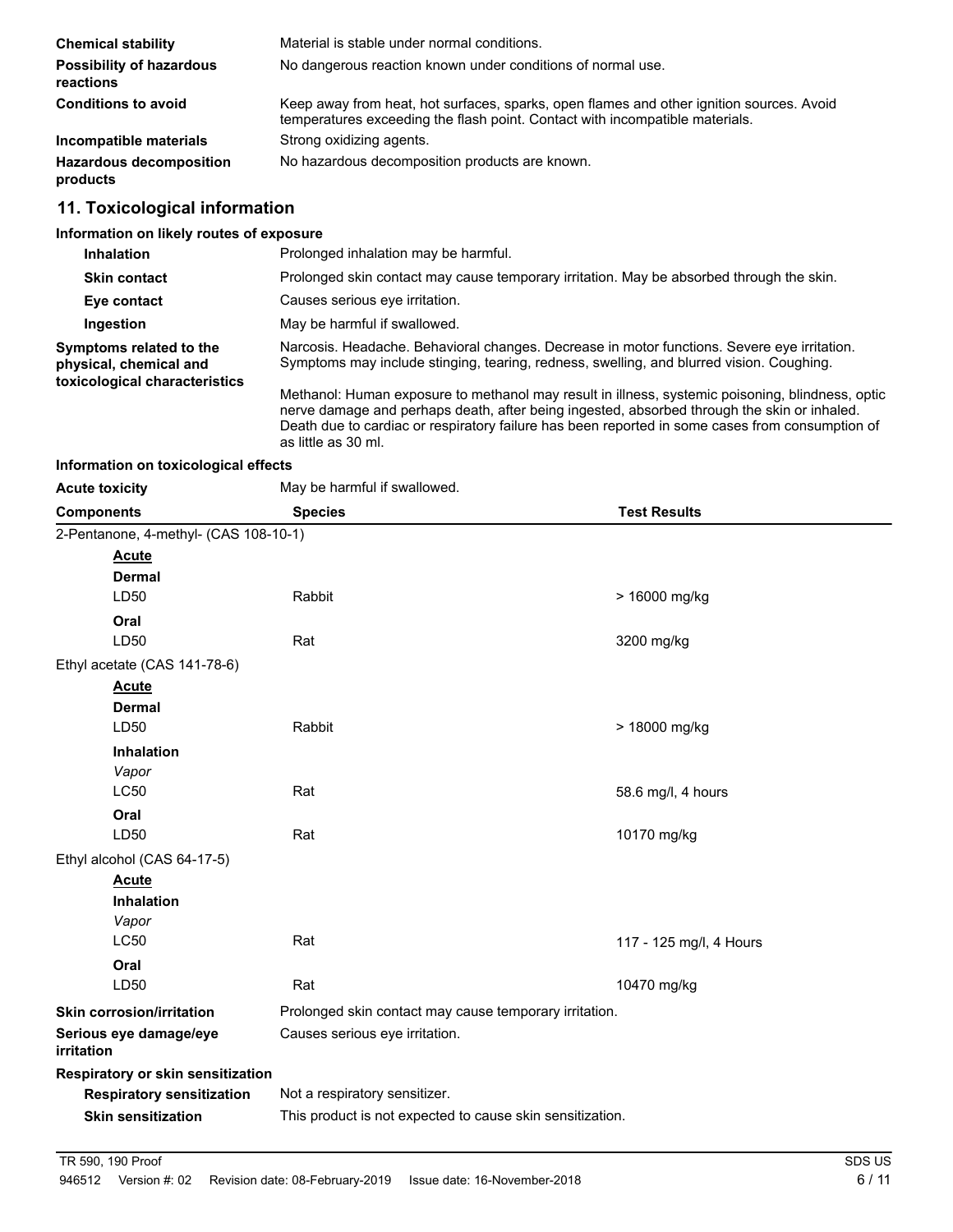| <b>Germ cell mutagenicity</b>                                             | mutagenic or genotoxic.                                        | No data available to indicate product or any components present at greater than 0.1% are |
|---------------------------------------------------------------------------|----------------------------------------------------------------|------------------------------------------------------------------------------------------|
| Carcinogenicity                                                           | Suspected of causing cancer.                                   |                                                                                          |
|                                                                           | <b>IARC Monographs. Overall Evaluation of Carcinogenicity</b>  |                                                                                          |
| 2-Pentanone, 4-methyl- (CAS 108-10-1)<br><b>NTP Report on Carcinogens</b> |                                                                | 2B Possibly carcinogenic to humans.                                                      |
| Not listed.                                                               |                                                                |                                                                                          |
|                                                                           | OSHA Specifically Regulated Substances (29 CFR 1910.1001-1053) |                                                                                          |
| Not regulated.                                                            |                                                                |                                                                                          |
| <b>Reproductive toxicity</b>                                              | Suspected of damaging fertility or the unborn child.           |                                                                                          |
| Specific target organ toxicity -<br>single exposure                       |                                                                | Causes damage to organs (central nervous system, optic nerve).                           |
| Specific target organ toxicity -<br>repeated exposure                     | Not classified.                                                |                                                                                          |
| <b>Aspiration hazard</b>                                                  | Not an aspiration hazard.                                      |                                                                                          |
| <b>Chronic effects</b>                                                    |                                                                | Prolonged inhalation may be harmful. Prolonged exposure may cause chronic effects.       |
| 12. Ecological information                                                |                                                                |                                                                                          |

**Ecotoxicity**

The product is not classified as environmentally hazardous. However, this does not exclude the possibility that large or frequent spills can have a harmful or damaging effect on the environment.

| <b>Components</b>                     |             | <b>Species</b>             | <b>Test Results</b>    |
|---------------------------------------|-------------|----------------------------|------------------------|
| 2-Pentanone, 4-methyl- (CAS 108-10-1) |             |                            |                        |
| <b>Aquatic</b>                        |             |                            |                        |
| Acute                                 |             |                            |                        |
| Crustacea                             | <b>EC50</b> | Water flea (Daphnia magna) | 3682 mg/l, 24 hours    |
| Fish                                  | <b>LC50</b> | Pimephales promelas        | 505 mg/l, 96 Hours     |
| Chronic                               |             |                            |                        |
| Crustacea                             | <b>EC50</b> | Daphnia magna              | 78 mg/l, 21 days       |
| Fish                                  | <b>NOEC</b> | Pimephales promelas        | 57 mg/l, 31 days       |
| Ethyl alcohol (CAS 64-17-5)           |             |                            |                        |
| <b>Aquatic</b>                        |             |                            |                        |
| Algae                                 | <b>EC10</b> | Freshwater algae           | 11.5 mg/l, 72 hours    |
|                                       | <b>EC50</b> | Freshwater algae           | 275 mg/l, 72 hours     |
|                                       |             | Marine water algae         | 1900 mg/l              |
|                                       | <b>NOEC</b> | Marine water algae         | 1580 mg/l              |
| Fish                                  | <b>LC50</b> | Freshwater fish            | 11200 mg/l, 24 hours   |
|                                       | <b>NOEC</b> | Freshwater fish            | 250 mg/l               |
| Invertebrate                          | <b>EC50</b> | Freshwater invertebrate    | 5012 mg/l, 48 hours    |
|                                       |             | Marine water invertebrate  | 857 mg/l, 48 hours     |
|                                       | <b>NOEC</b> | Freshwater invertebrate    | 9.6 mg/l, 10 days      |
|                                       |             | Marine water invertebrate  | 79 mg/l, 96 hours      |
| Other                                 | <b>EC50</b> | Lemna minor                | 4432 mg/l, 7 days      |
|                                       | <b>NOEC</b> | Lemna minor                | 280 mg/l, 7 days       |
| Other                                 |             |                            |                        |
| Micro-organisms                       | <b>LC50</b> | Micro-organisms            | 5800 mg/l, 4 hours     |
| <b>Terrestrial</b>                    |             |                            |                        |
| Plant                                 | <b>EC50</b> | <b>Terrestrial plant</b>   | 633 mg/kg dw           |
| Methanol (CAS 67-56-1)                |             |                            |                        |
| <b>Aquatic</b>                        |             |                            |                        |
| Acute                                 |             |                            |                        |
| Crustacea                             | <b>EC50</b> | Daphnia magna              | > 10000 mg/l, 48 hours |
|                                       |             |                            |                        |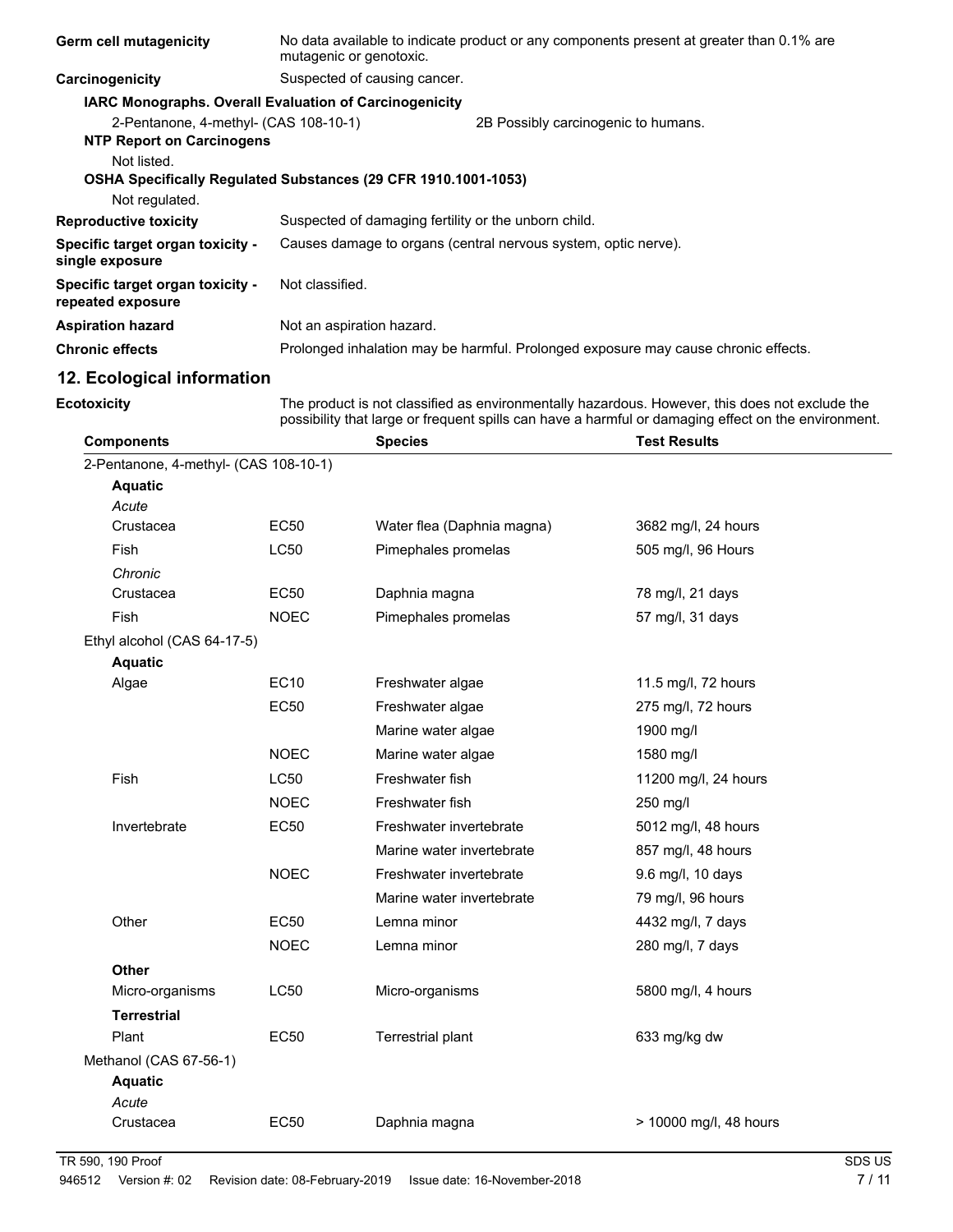| <b>Components</b>                                                                                                                               |                                                                                                                                                                                                                                                                                                                        | <b>Species</b>                                             | <b>Test Results</b>                                                                                                                                                                                 |
|-------------------------------------------------------------------------------------------------------------------------------------------------|------------------------------------------------------------------------------------------------------------------------------------------------------------------------------------------------------------------------------------------------------------------------------------------------------------------------|------------------------------------------------------------|-----------------------------------------------------------------------------------------------------------------------------------------------------------------------------------------------------|
| Fish                                                                                                                                            | <b>LC50</b>                                                                                                                                                                                                                                                                                                            | Bluegill (Lepomis macrochirus)                             | 15400 mg/l, 96 hours                                                                                                                                                                                |
| Persistence and degradability                                                                                                                   |                                                                                                                                                                                                                                                                                                                        | No data is available on the degradability of this product. |                                                                                                                                                                                                     |
| <b>Bioaccumulative potential</b>                                                                                                                |                                                                                                                                                                                                                                                                                                                        |                                                            |                                                                                                                                                                                                     |
| Partition coefficient n-octanol / water (log Kow)<br>2-Pentanone, 4-methyl- (CAS 108-10-1)<br>Methanol (CAS 67-56-1)<br>n-Hexane (CAS 110-54-3) |                                                                                                                                                                                                                                                                                                                        | 1.31<br>$-0.77$<br>3.9                                     |                                                                                                                                                                                                     |
| <b>Mobility in soil</b>                                                                                                                         |                                                                                                                                                                                                                                                                                                                        | The product is completely soluble in water.                |                                                                                                                                                                                                     |
| Other adverse effects                                                                                                                           |                                                                                                                                                                                                                                                                                                                        |                                                            | No other adverse environmental effects (e.g. ozone depletion, photochemical ozone creation<br>potential, endocrine disruption, global warming potential) are expected from this component.          |
| 13. Disposal considerations                                                                                                                     |                                                                                                                                                                                                                                                                                                                        |                                                            |                                                                                                                                                                                                     |
| <b>Disposal instructions</b>                                                                                                                    | Collect and reclaim or dispose in sealed containers at licensed waste disposal site. Incinerate the<br>material under controlled conditions in an approved incinerator. Do not incinerate sealed<br>containers. Dispose of contents/container in accordance with local/regional/national/international<br>requlations. |                                                            |                                                                                                                                                                                                     |
| <b>Local disposal regulations</b>                                                                                                               |                                                                                                                                                                                                                                                                                                                        | Dispose in accordance with all applicable regulations.     |                                                                                                                                                                                                     |
| Hazardous waste code                                                                                                                            | disposal company.                                                                                                                                                                                                                                                                                                      |                                                            | The waste code should be assigned in discussion between the user, the producer and the waste                                                                                                        |
| Waste from residues / unused<br>products                                                                                                        | Dispose of in accordance with local regulations. Empty containers or liners may retain some<br>product residues. This material and its container must be disposed of in a safe manner (see:<br>Disposal instructions).                                                                                                 |                                                            |                                                                                                                                                                                                     |
| <b>Contaminated packaging</b>                                                                                                                   | disposal.                                                                                                                                                                                                                                                                                                              |                                                            | Since emptied containers may retain product residue, follow label warnings even after container is<br>emptied. Empty containers should be taken to an approved waste handling site for recycling or |

# **14. Transport information**

| <b>DOT</b>                        |                                                                                                      |
|-----------------------------------|------------------------------------------------------------------------------------------------------|
| <b>UN number</b>                  | <b>UN1987</b>                                                                                        |
| UN proper shipping name           | Alcohols, n.o.s.                                                                                     |
| <b>Transport hazard class(es)</b> |                                                                                                      |
| <b>Class</b>                      | 3                                                                                                    |
| <b>Subsidiary risk</b>            |                                                                                                      |
| Label(s)                          | 3                                                                                                    |
| <b>Packing group</b>              | $\mathbf{I}$                                                                                         |
| <b>Environmental hazards</b>      |                                                                                                      |
| <b>Marine pollutant</b>           | No.                                                                                                  |
|                                   | Special precautions for user Read safety instructions, SDS and emergency procedures before handling. |
| <b>Special provisions</b>         | 172, IB2, T7, TP1, TP8, TP28                                                                         |
| <b>Packaging exceptions</b>       | 4b, 150                                                                                              |
| Packaging non bulk                | 202                                                                                                  |
| Packaging bulk                    | 242                                                                                                  |
| <b>IATA</b>                       |                                                                                                      |
| <b>UN number</b>                  | <b>UN1987</b>                                                                                        |
| UN proper shipping name           | Alcohols, n.o.s.                                                                                     |
| <b>Transport hazard class(es)</b> |                                                                                                      |
| <b>Class</b>                      | 3                                                                                                    |
| <b>Subsidiary risk</b>            |                                                                                                      |
| <b>Packing group</b>              | $\mathbf{H}$                                                                                         |
| <b>Environmental hazards</b>      | No.                                                                                                  |
| <b>ERG Code</b>                   | 3L                                                                                                   |
|                                   | Special precautions for user Read safety instructions, SDS and emergency procedures before handling. |
| <b>IMDG</b>                       |                                                                                                      |
| <b>UN number</b>                  | <b>UN1987</b>                                                                                        |
| UN proper shipping name           | ALCOHOLS, N.O.S.                                                                                     |
| <b>Transport hazard class(es)</b> |                                                                                                      |
| <b>Class</b>                      | 3                                                                                                    |
| <b>Subsidiary risk</b>            | $\overline{a}$                                                                                       |
| Packing group                     | $\mathsf{II}$                                                                                        |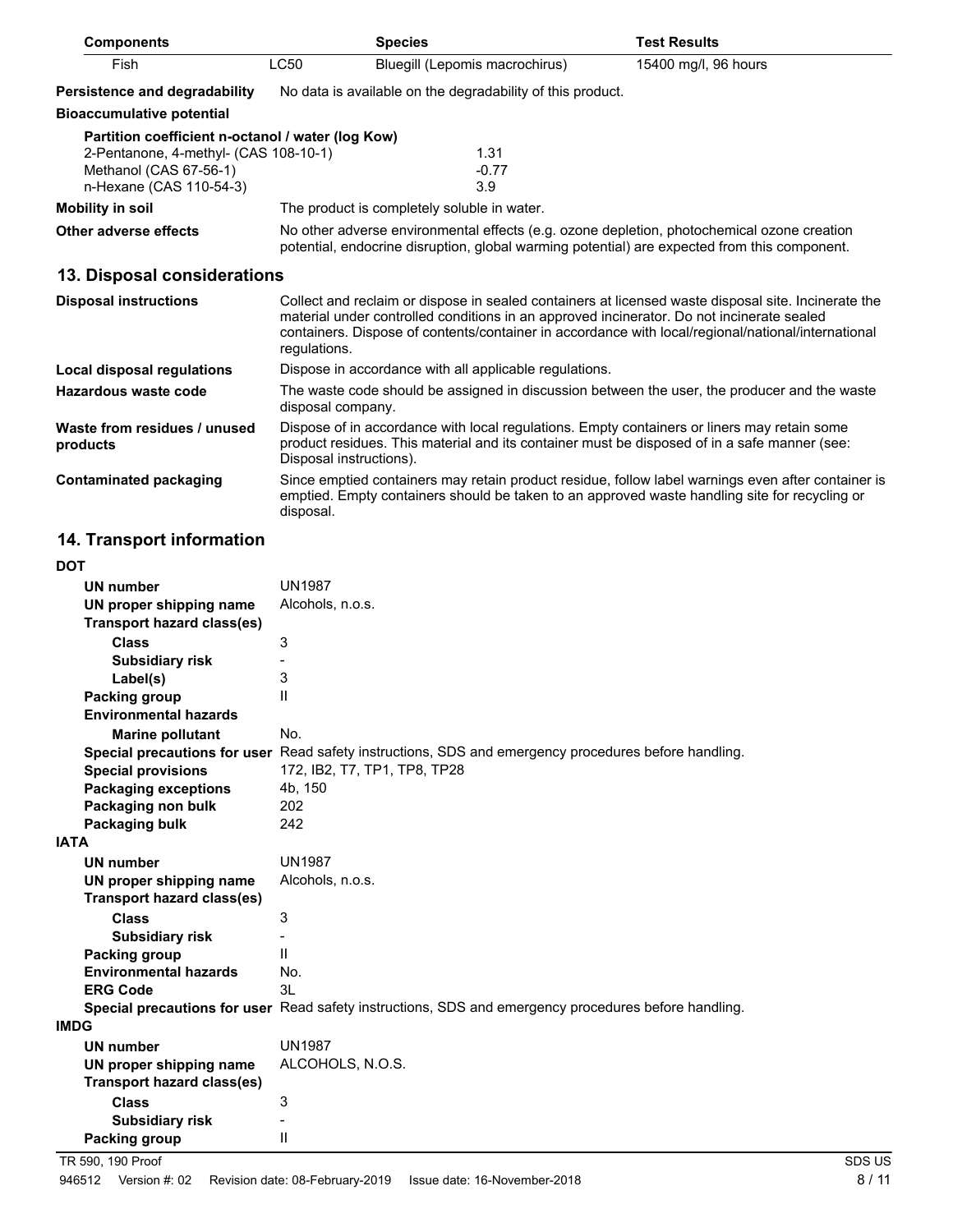| <b>Marine pollutant</b>                                                                                                                                                                |                                                                                  |                                                                    |                                                                                                             |  |
|----------------------------------------------------------------------------------------------------------------------------------------------------------------------------------------|----------------------------------------------------------------------------------|--------------------------------------------------------------------|-------------------------------------------------------------------------------------------------------------|--|
|                                                                                                                                                                                        | No.                                                                              |                                                                    |                                                                                                             |  |
| EmS                                                                                                                                                                                    | $F-E. S-D$                                                                       |                                                                    |                                                                                                             |  |
| Special precautions for user Read safety instructions, SDS and emergency procedures before handling.<br>Transport in bulk according to<br>Annex II of MARPOL 73/78 and<br>the IBC Code | Not established.                                                                 |                                                                    |                                                                                                             |  |
| 15. Regulatory information                                                                                                                                                             |                                                                                  |                                                                    |                                                                                                             |  |
| <b>US federal regulations</b>                                                                                                                                                          | Standard, 29 CFR 1910.1200.                                                      |                                                                    | This product is a "Hazardous Chemical" as defined by the OSHA Hazard Communication                          |  |
| TSCA Section 12(b) Export Notification (40 CFR 707, Subpt. D)                                                                                                                          |                                                                                  |                                                                    |                                                                                                             |  |
| Not regulated.<br><b>CERCLA Hazardous Substance List (40 CFR 302.4)</b>                                                                                                                |                                                                                  |                                                                    |                                                                                                             |  |
| 2-Pentanone, 4-methyl- (CAS 108-10-1)                                                                                                                                                  |                                                                                  | Listed.                                                            |                                                                                                             |  |
| Ethyl acetate (CAS 141-78-6)                                                                                                                                                           |                                                                                  | Listed.                                                            |                                                                                                             |  |
| Methanol (CAS 67-56-1)                                                                                                                                                                 |                                                                                  | Listed.                                                            |                                                                                                             |  |
| n-Hexane (CAS 110-54-3)                                                                                                                                                                |                                                                                  | Listed.                                                            |                                                                                                             |  |
| <b>SARA 304 Emergency release notification</b>                                                                                                                                         |                                                                                  |                                                                    |                                                                                                             |  |
| Not regulated.<br>OSHA Specifically Regulated Substances (29 CFR 1910.1001-1053)                                                                                                       |                                                                                  |                                                                    |                                                                                                             |  |
| Not regulated.                                                                                                                                                                         |                                                                                  |                                                                    |                                                                                                             |  |
| <b>Toxic Substances Control</b><br>Act (TSCA)                                                                                                                                          |                                                                                  |                                                                    | All components of the mixture on the TSCA 8(b) inventory are designated "active".                           |  |
| Superfund Amendments and Reauthorization Act of 1986 (SARA)                                                                                                                            |                                                                                  |                                                                    |                                                                                                             |  |
| SARA 302 Extremely hazardous substance                                                                                                                                                 |                                                                                  |                                                                    |                                                                                                             |  |
| Not listed.                                                                                                                                                                            |                                                                                  |                                                                    |                                                                                                             |  |
|                                                                                                                                                                                        |                                                                                  |                                                                    |                                                                                                             |  |
| SARA 311/312 Hazardous<br>chemical                                                                                                                                                     | Yes                                                                              |                                                                    |                                                                                                             |  |
| <b>Classified hazard</b><br>categories                                                                                                                                                 | Serious eye damage or eye irritation<br>Carcinogenicity<br>Reproductive toxicity | Flammable (gases, aerosols, liquids, or solids)                    |                                                                                                             |  |
|                                                                                                                                                                                        |                                                                                  | Specific target organ toxicity (single or repeated exposure)       |                                                                                                             |  |
| SARA 313 (TRI reporting)                                                                                                                                                               |                                                                                  |                                                                    |                                                                                                             |  |
| <b>Chemical name</b>                                                                                                                                                                   |                                                                                  | <b>CAS number</b>                                                  | % by wt.                                                                                                    |  |
| 2-Pentanone, 4-methyl-                                                                                                                                                                 |                                                                                  | 108-10-1                                                           | 1.9                                                                                                         |  |
| Methanol                                                                                                                                                                               |                                                                                  | 67-56-1                                                            | 3.6                                                                                                         |  |
| Other federal regulations                                                                                                                                                              |                                                                                  |                                                                    |                                                                                                             |  |
| Clean Air Act (CAA) Section 112 Hazardous Air Pollutants (HAPs) List                                                                                                                   |                                                                                  |                                                                    |                                                                                                             |  |
| 2-Pentanone, 4-methyl- (CAS 108-10-1)<br>Methanol (CAS 67-56-1)<br>n-Hexane (CAS 110-54-3)                                                                                             |                                                                                  |                                                                    |                                                                                                             |  |
| Clean Air Act (CAA) Section 112(r) Accidental Release Prevention (40 CFR 68.130)                                                                                                       |                                                                                  |                                                                    |                                                                                                             |  |
| Not regulated.                                                                                                                                                                         |                                                                                  |                                                                    |                                                                                                             |  |
| <b>Safe Drinking Water Act</b><br>(SDWA)                                                                                                                                               |                                                                                  | Contains component(s) regulated under the Safe Drinking Water Act. |                                                                                                             |  |
| <b>Chemical Code Number</b>                                                                                                                                                            |                                                                                  |                                                                    | Drug Enforcement Administration (DEA). List 2, Essential Chemicals (21 CFR 1310.02(b) and 1310.04(f)(2) and |  |
| 2-Pentanone, 4-methyl- (CAS 108-10-1)                                                                                                                                                  |                                                                                  | 6715                                                               |                                                                                                             |  |
|                                                                                                                                                                                        |                                                                                  |                                                                    | Drug Enforcement Administration (DEA). List 1 & 2 Exempt Chemical Mixtures (21 CFR 1310.12(c))              |  |
| 2-Pentanone, 4-methyl- (CAS 108-10-1)<br><b>DEA Exempt Chemical Mixtures Code Number</b>                                                                                               |                                                                                  | 35 %WV                                                             |                                                                                                             |  |
| 2-Pentanone, 4-methyl- (CAS 108-10-1)                                                                                                                                                  |                                                                                  | 6715                                                               |                                                                                                             |  |
| 2-Pentanone, 4-methyl- (CAS 108-10-1)                                                                                                                                                  |                                                                                  | Low priority                                                       | FEMA Priority Substances Respiratory Health and Safety in the Flavor Manufacturing Workplace                |  |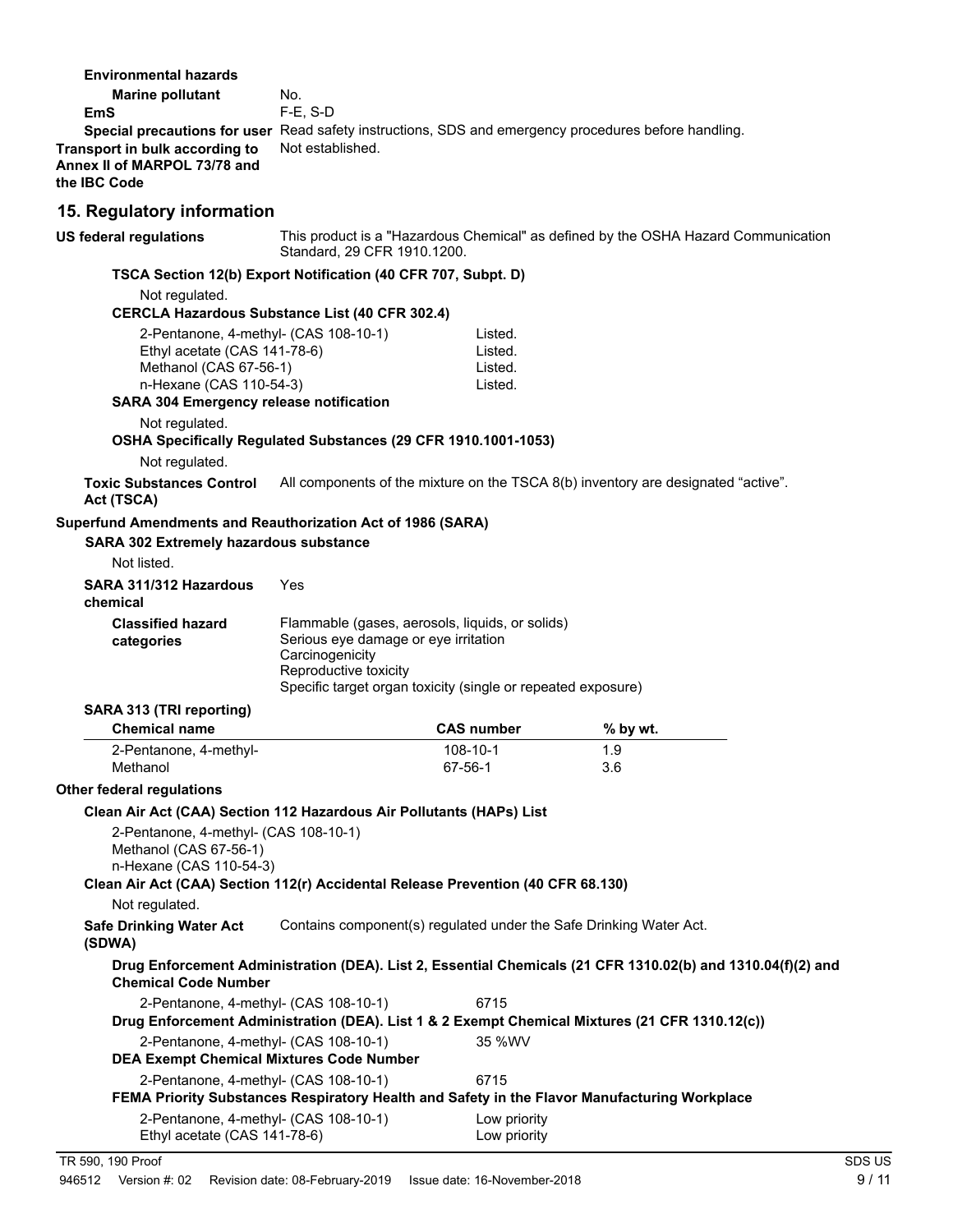#### **US state regulations**

## **US. Massachusetts RTK - Substance List**

2-Pentanone, 4-methyl- (CAS 108-10-1) Ethyl acetate (CAS 141-78-6) Ethyl alcohol (CAS 64-17-5) Methanol (CAS 67-56-1) n-Hexane (CAS 110-54-3)

### **US. New Jersey Worker and Community Right-to-Know Act**

2-Pentanone, 4-methyl- (CAS 108-10-1) Ethyl acetate (CAS 141-78-6) Ethyl alcohol (CAS 64-17-5) Methanol (CAS 67-56-1) n-Hexane (CAS 110-54-3)

## **US. Pennsylvania Worker and Community Right-to-Know Law**

2-Pentanone, 4-methyl- (CAS 108-10-1) Ethyl acetate (CAS 141-78-6) Ethyl alcohol (CAS 64-17-5) Methanol (CAS 67-56-1) n-Hexane (CAS 110-54-3)

#### **US. Rhode Island RTK**

2-Pentanone, 4-methyl- (CAS 108-10-1) Ethyl acetate (CAS 141-78-6) Ethyl alcohol (CAS 64-17-5) Methanol (CAS 67-56-1) n-Hexane (CAS 110-54-3)

## **California Proposition 65**



WARNING: This product can expose you to chemicals including 2-Pentanone, 4-methyl-, which is known to the State of California to cause cancer and birth defects or other reproductive harm. For more information go to www.P65Warnings.ca.gov.

#### **California Proposition 65 - CRT: Listed date/Carcinogenic substance**

2-Pentanone, 4-methyl- (CAS 108-10-1) Listed: November 4, 2011

#### **California Proposition 65 - CRT: Listed date/Developmental toxin**

| 2-Pentanone, 4-methyl- (CAS 108-10-1)                               | Listed: March 28, 2014  |
|---------------------------------------------------------------------|-------------------------|
| Methanol (CAS 67-56-1)                                              | Listed: March 16, 2012  |
| Toluene (CAS 108-88-3)                                              | Listed: January 1, 1991 |
| lifornia Proposition 65 - CPT: Listod dato/Malo reproductive toxini |                         |

**California Proposition 65 - CRT: Listed date/Male reproductive toxin**

n-Hexane (CAS 110-54-3) Listed: December 15, 2017

**US. California. Candidate Chemicals List. Safer Consumer Products Regulations (Cal. Code Regs, tit. 22, 69502.3, subd. (a))**

2-Pentanone, 4-methyl- (CAS 108-10-1) Ethyl acetate (CAS 141-78-6) Methanol (CAS 67-56-1) n-Hexane (CAS 110-54-3)

#### **International Inventories**

| Country(s) or region | <b>Inventory name</b>                                                     | On inventory (yes/no)* |
|----------------------|---------------------------------------------------------------------------|------------------------|
| Australia            | Australian Inventory of Chemical Substances (AICS)                        | Yes                    |
| Canada               | Domestic Substances List (DSL)                                            | Yes                    |
| Canada               | Non-Domestic Substances List (NDSL)                                       | N <sub>o</sub>         |
| China                | Inventory of Existing Chemical Substances in China (IECSC)                | Yes                    |
| Europe               | European Inventory of Existing Commercial Chemical<br>Substances (EINECS) | Yes                    |
| Europe               | European List of Notified Chemical Substances (ELINCS)                    | N <sub>o</sub>         |
| Japan                | Inventory of Existing and New Chemical Substances (ENCS)                  | Yes                    |
| Korea                | Existing Chemicals List (ECL)                                             | Yes                    |
| New Zealand          | New Zealand Inventory                                                     | Yes                    |
| Philippines          | Philippine Inventory of Chemicals and Chemical Substances<br>(PICCS)      | Yes                    |